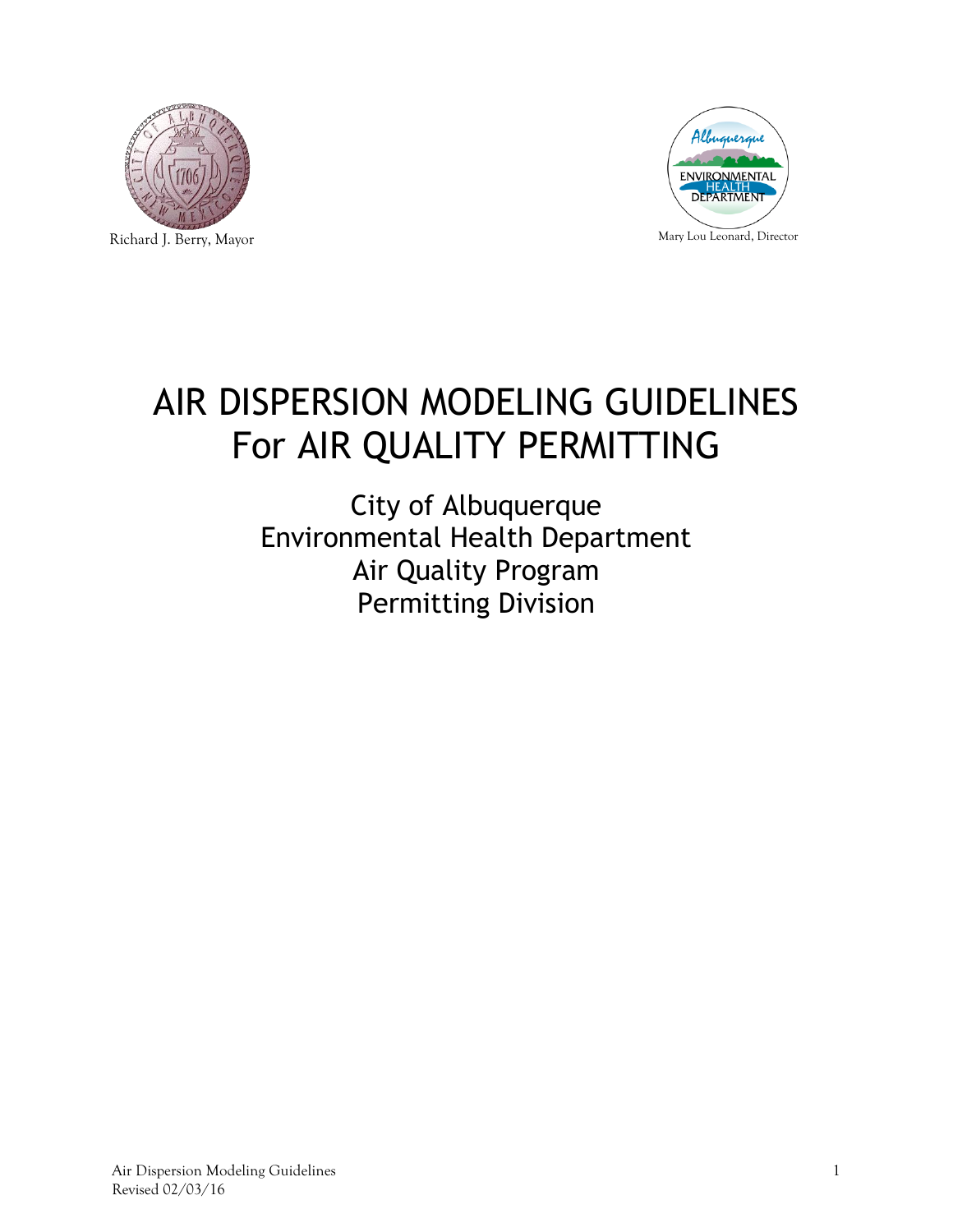# Table of Contents

<span id="page-1-0"></span>

| <b>Modeling Protocols</b>                               |  |
|---------------------------------------------------------|--|
|                                                         |  |
|                                                         |  |
|                                                         |  |
|                                                         |  |
|                                                         |  |
|                                                         |  |
|                                                         |  |
|                                                         |  |
|                                                         |  |
| Attachment A Urban vs. Rural Dispersion Coefficients 12 |  |
|                                                         |  |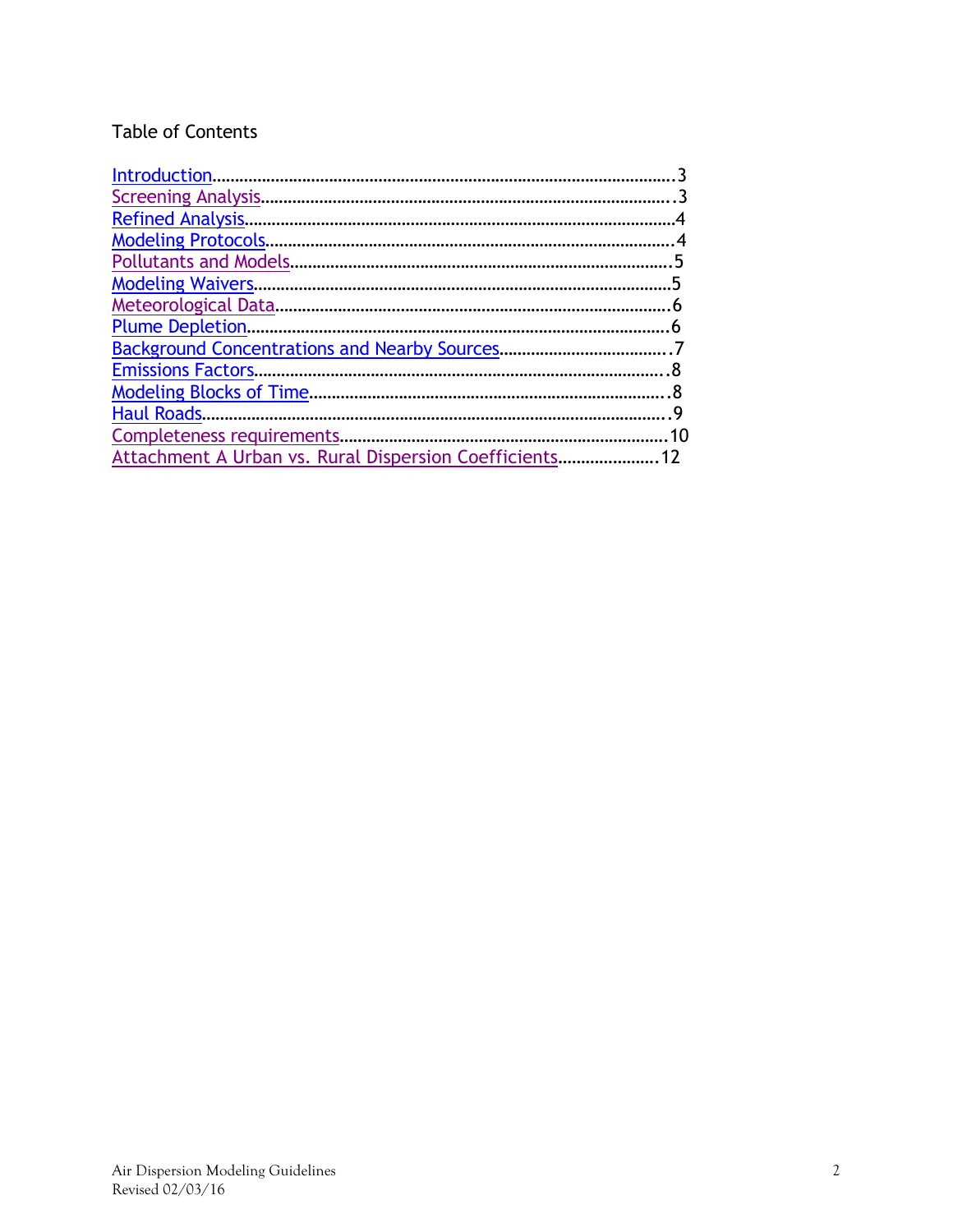#### **INTRODUCTION**

Albuquerque-Bernalillo County Air Quality Control Board regulations **20.11.41.13.E.(4) NMAC (Construction Permits)**, **20.11.42.12.A.(4).(j).(ii) NMAC (Operating Permits), and 20.11.61.15 through 20.11.61.17 NMAC (Prevention of Significant Deterioration)** require an applicant to demonstrate the effects that a proposed facility or modification will have upon any New Mexico or National Ambient Air Quality Standard (NMAAQS or NAAQS) or PSD increment. This demonstration must relate the expected emissions from the facility to the maximum off-site ambient air impact. The required information must be developed using an Environmental Protection Agency (EPA) approved dispersion model.

Those planning to submit air dispersion models to the Air Quality Program (AQP) should also carefully study both the federal and state modeling guidelines in addition to those of the AQP. This guideline is a supplement to the federal and state guidelines. The federal guideline, better known as Appendix W of 40 CFR 51, can be found at [http://www.epa.gov/ttn/scram/guidance/guide/appw\\_05.pdf.](http://www.epa.gov/ttn/scram/guidance/guide/appw_05.pdf) The New Mexico Environment Department's modeling guidelines can be found at [https://www.env.nm.gov/aqb/modeling/modelingpubs.html.](https://www.env.nm.gov/aqb/modeling/modelingpubs.html) If discrepancies are found between the various guidance documents, please contact the AQP for guidance.

#### **SCREENING ANALYSIS**

<span id="page-2-0"></span>Initial evaluations of the facilities emissions can be made using the model AERSCREEN. The User's Guide and command prompt version of AERSCREEN are available through EPA's SCRAM website: [http://www.epa.gov/ttn/scram/dispersion\\_screening.htm.](http://www.epa.gov/ttn/scram/dispersion_screening.htm) Several environmental engineering firms have developed graphical user interfaces to assist using AERSCREEN.

If the predicted ambient impacts modeled with AERSCREEN are less than all applicable ambient air quality standards, then no further modeling analysis is needed.

If the AERSCREEN's modeled impacts are higher than applicable ambient air quality standards or use of AERSCREEN is not appropriate for the facility, then additional refined modeling analyses will be required.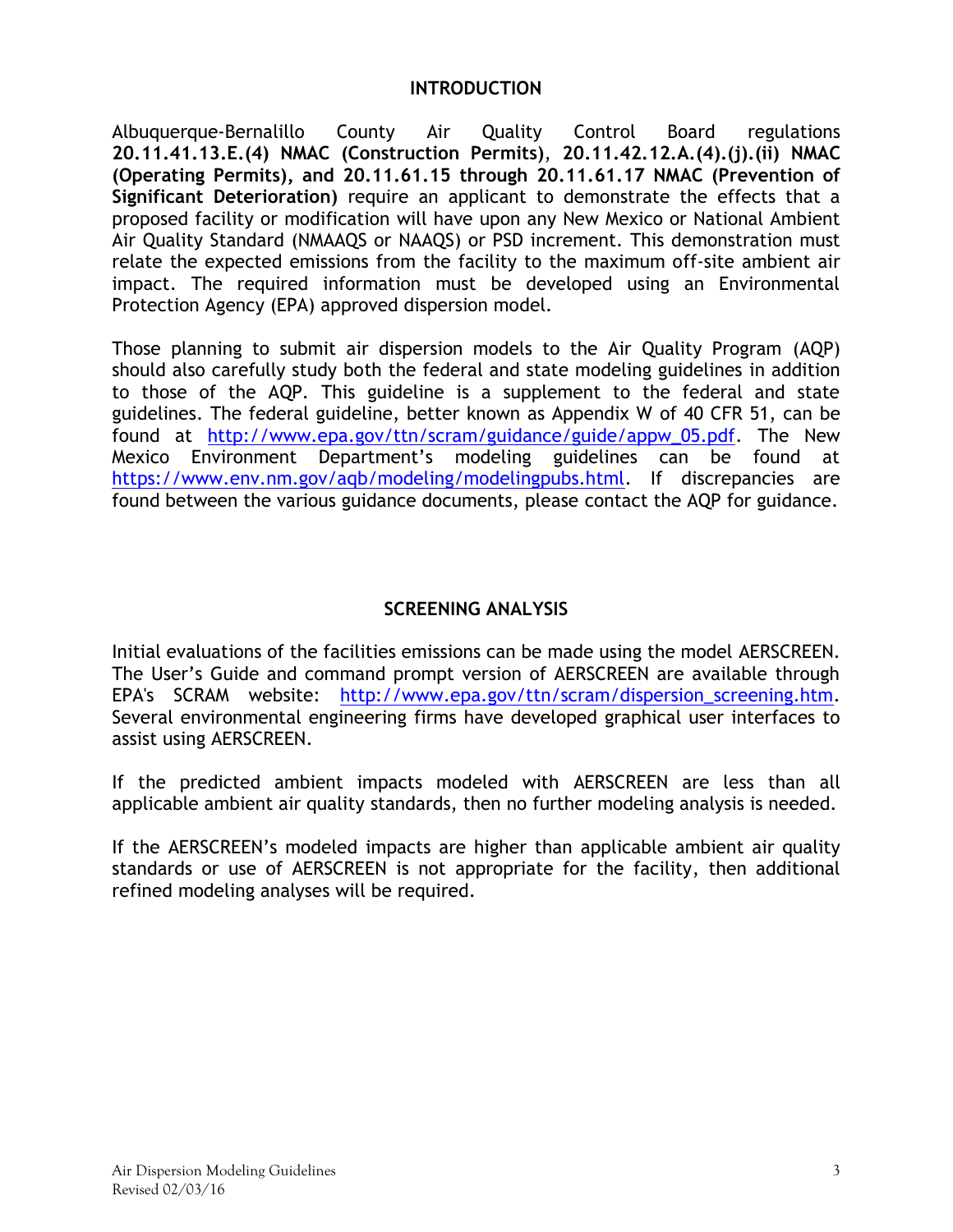#### **REFINED ANALYSIS**

<span id="page-3-0"></span>The model of choice for refined analyses is AERMOD, which is available from the sources mentioned above. Model inputs must reflect the estimated emission parameters of the source. Every effort should be made to ensure that the emission estimates for the project accurately reflect the desired operations, use sound engineering judgements, and that the calculations are performed correctly. Smooth model and permit application reviews depend upon accurate emissions estimates that are consistent between the public notice, the modeling, and the application. Inconsistencies between these documents delay the review process and may require re-modeling.

AERMOD should be run using a rectangular grid receptor array. Fenceline receptor spacing must be 50 meters or less. Beyond the fenceline, receptor spacing may be increased to 100 meters out to 1 kilometer. If the radius of impact exceeds 1 kilometer, the receptor array spacing may be increased to 500 meters for those areas beyond 1 kilometer. The emission points, buildings and fence lines should be located using exact UTM coordinates.

In addition, AERMOD should be run using the regulatory default options with one exception. The AERMOD beta options POINTCAP and POINTHOR may also be used. In AERMOD, a decision concerning rural vs. urban dispersion coefficients must be made. Use Attachment A to make this determination. Rural is the default since it is more conservative, *i.e.* less dispersion; use of urban must be explained. Use of gravitational settling for particles and hourly emissions factors must be documented and explained.

# **MODELING PROTOCOLS**

<span id="page-3-1"></span>For minor stationary source permitting actions, a modeling protocol should be submitted and approved before modeling begins. For PSD or major stationary source permit applications, a modeling protocol shall be submitted and approved before modeling begins. The modeling protocol must describe the proposed action in detail and explain the choice of input parameters to be used.

<span id="page-3-2"></span>The intent of the protocol is to minimize the odds of a model being rejected during the review. However AQP's approval of a protocol does not guarantee that every potential problem has been identified or that the modeling will be accepted. Once a protocol has been approved it is still the responsibility of the company to submit a model with sound modeling methodologies and proper inputs**. The AQP reserves the right to revoke or amend approval of a protocol during the modeling review if facts and circumstances warrant such action.**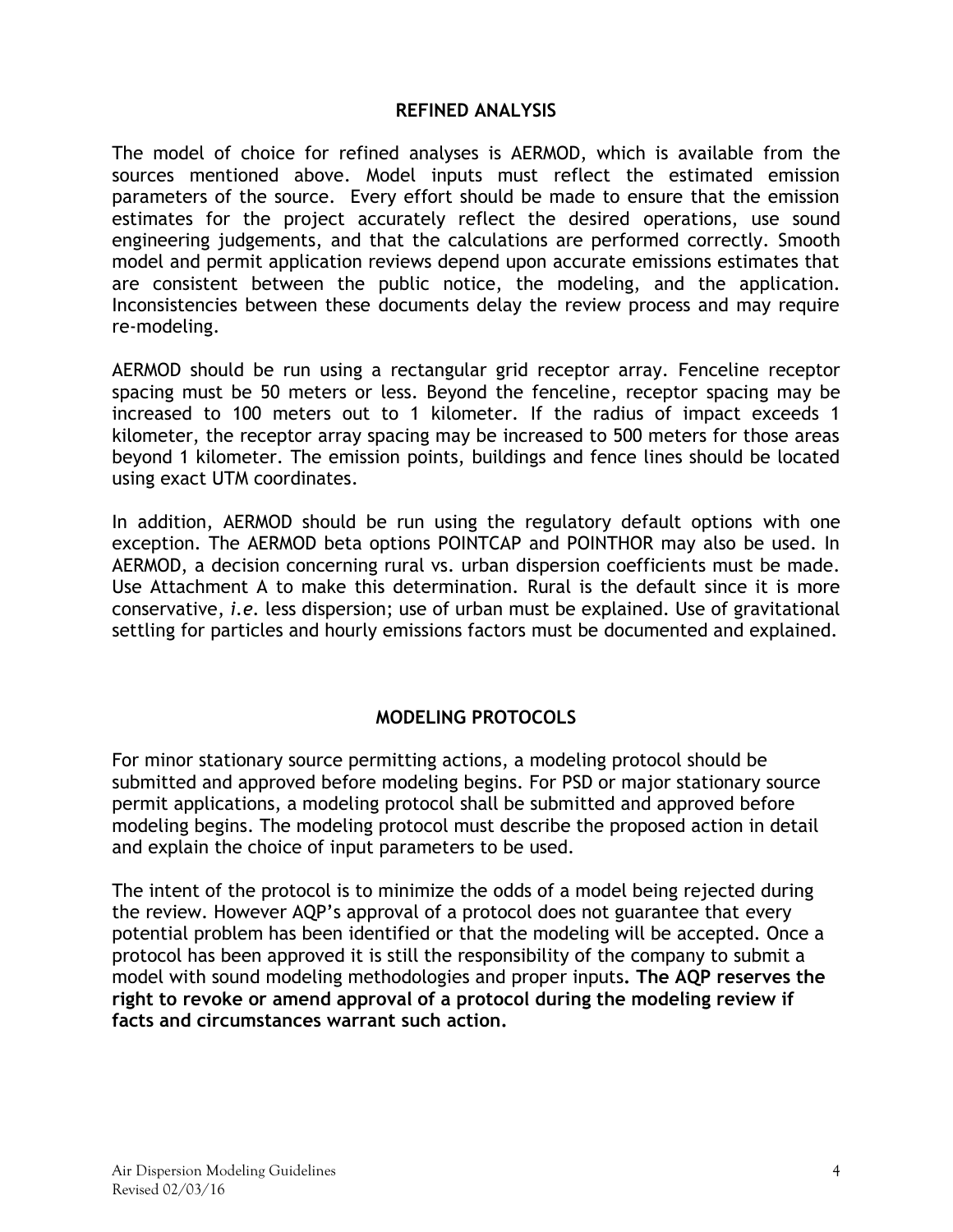# **POLLUTANTS AND MODELS**

1. Ozone

Ozone is normally only modeled for regional compliance demonstrations and does not need to be modeled for air quality permits. However, permit applicants for PSD sources emitting over 100 tons per year of  $NO<sub>x</sub>$ or VOC should contact NMED and the EPA Regional Office to determine current ozone modeling requirements on a case by case basis.

2.  $NO<sub>2</sub>$  and  $SO<sub>2</sub>$ 

All sources and all modifications, major and minor, are now required to demonstrate compliance with the 1-hour  $SO_2$  and 1-hour  $NO_2$  standards. Demonstration of compliance with the 1-hour NO2 standard is automatically a demonstration of compliance with the 24-hour NMAAQS for NO2. See the New Mexico Air Quality Bureau's Air Dispersion Modeling Guidelines for detailed guidance on modeling for these standards. Contact the Air Quality Program for ozone background data.

3. All pollutants and averaging times shall be modeled using AERMOD or AERSCREEN. Exceptions must be approved by the AQP on a case-by-case basis.

#### **MODELING WAIVERS**

<span id="page-4-0"></span>The AQP has exempted some source categories from air dispersion modeling because they have minimal or intermittent emissions or other justification for exemption exists. The following are examples of sources that do not need to request a waiver:

- $\triangleright$  Emergency Generators (less than 500 hours of annual operations)
- $\triangleright$  Gasoline Stations
- $\triangleright$  Dry Cleaners
- $\triangleright$  Automotive Paint and Body
- $\triangleright$  Groundwater Stripping Systems

Other sources can request a waiver and the AQP will determine on a case-by-case basis whether modeling is required. The following are examples of such cases:

- $\triangleright$  Boilers intended for comfort heat
- $\triangleright$  Certain Soil Vapor Extraction Systems

In some cases, a discussion of previous modeling can be used to demonstrate that ambient air quality standards will not be violated. Modeling done in ISC cannot be used to make such an argument. You may submit a request for a modeling waiver if you believe previous modeling of your facility or source can demonstrate that ambient air quality standards will not be violated. The modeling waiver request should include a thorough discussion of the previous modeling and explain why it should satisfy the modeling requirement. The AQP will determine if a modeling waiver request can be granted on a case-by-case basis.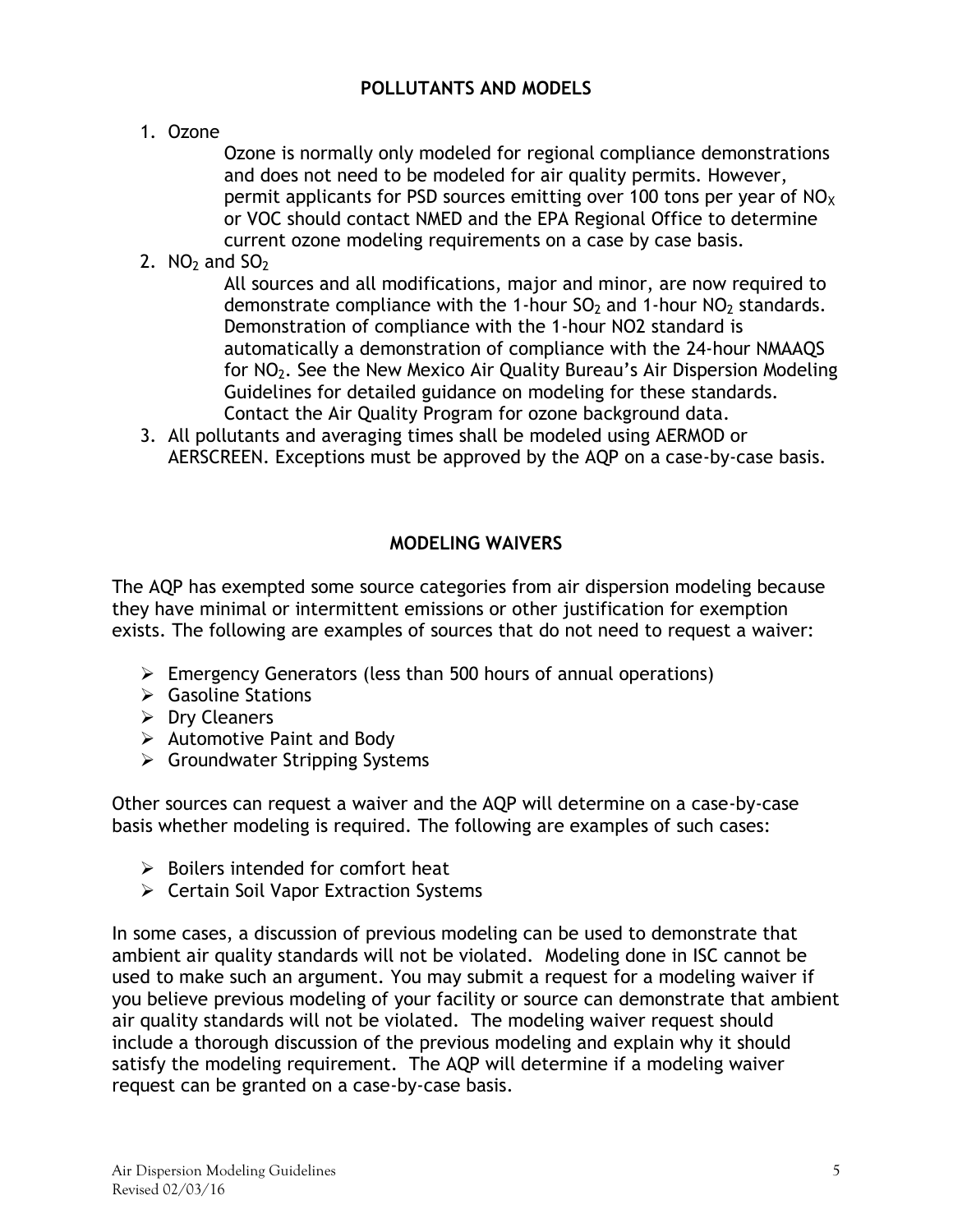## **METEOROLOGICAL DATA**

<span id="page-5-0"></span>Meteorological data files are available from the AQP for use with AERMOD. These data sets have been gathered at the Albuquerque Airport by the National Weather Service. The data has been processed using AERMET with surface characteristics appropriate for the area from which the data were collected. Either one year of representative data which serves as on-site data or five years of appropriate off-site data must be used. Whether a dataset is representative enough to serve as on-site is a professional judgement that will be made by the AQP.

In areas where the five-year meteorological dataset (typically National Weather Service data from the airport) is not appropriate, then site specific data may need to be gathered and processed for use in PSD applications. Before using site specific meteorological data, submit a report detailing what data were collected and the parameters used in processing the data. Representativeness and quality of sitespecific data must be demonstrated with documentation.

#### **PLUME DEPLETION**

<span id="page-5-1"></span>Particle size distributions used to simulate gravitational settling of particles must be documented and justified. The modeling analysis submitted must explain the derivation of particle sizes, percentages/mass fractions, and densities for all particle size distributions used within the model. Use of plume depletion is acceptable for modeling of both Total Suspended Particulate and PM<sub>10</sub>.

The following particle size distribution is acceptable for crushing of rock and stone:

| Size Range (µm) | Mass Mean Diameter (µm) | <b>Mass Fraction</b> |
|-----------------|-------------------------|----------------------|
| $2.5 - 5.0$     | 3.88                    | 0.06                 |
| $5 - 10$        | 7.77                    | 0.205                |
| $10 - 15$       | 12.66                   | 0.16                 |
| $15 - 20$       | 17.62                   | 0.175                |
| $20 - 30$       | 25.33                   | 0.225                |
| $30 - 45$       | 38.0                    | 0.175                |

#### **Table I: Particle Size Distribution**

The particle size distribution in Table I was derived from a journal article. The distribution in Table I can also be used for aggregate handling if the applicant shows that calculated TSP emissions include particles larger than 30 microns.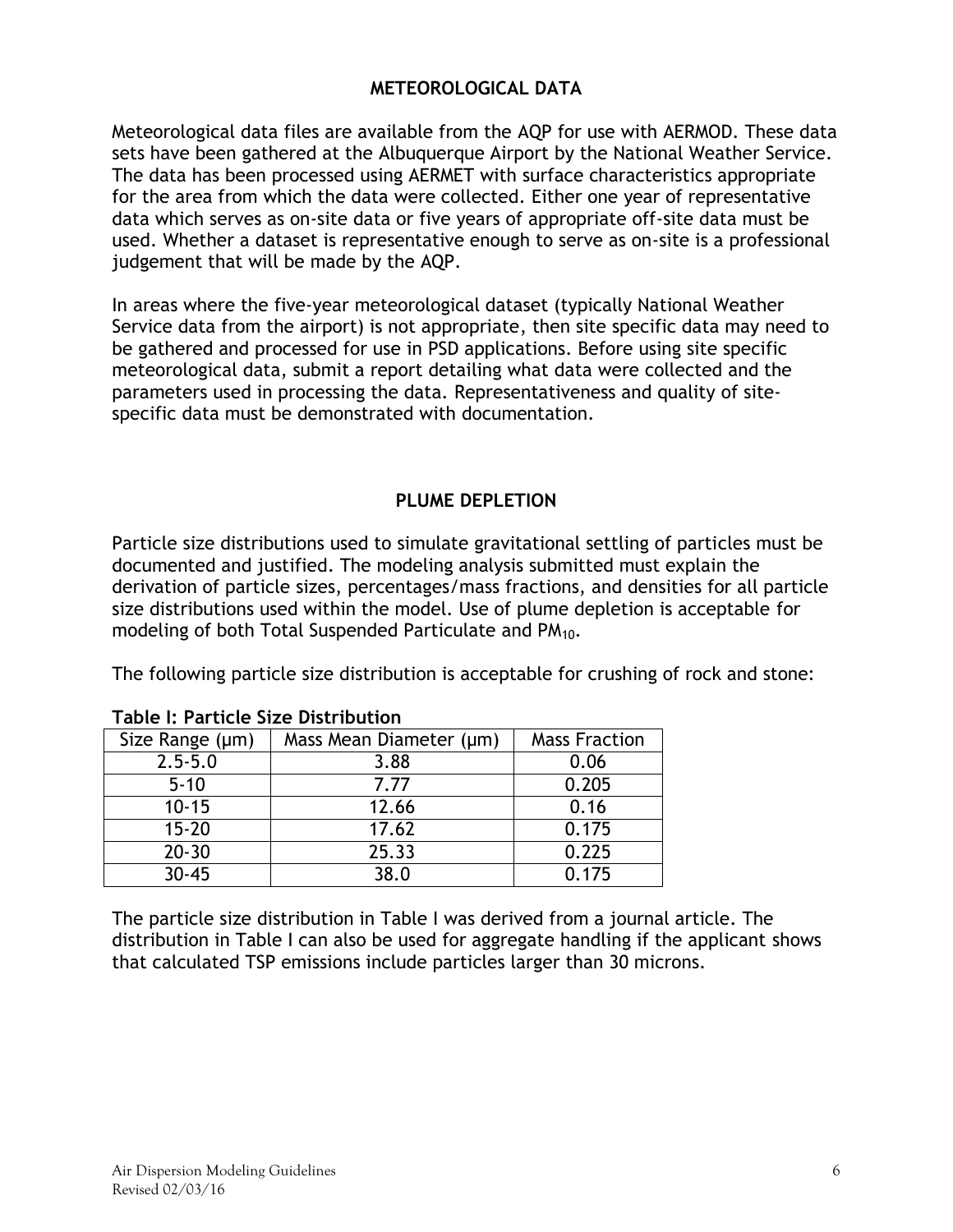# **BACKGROUND CONCENTRATIONS & NEARBY SOURCES**

<span id="page-6-0"></span>Background concentrations are added to modeled impacts of emissions to ensure that ambient air standards won't be violated. Backgrounds include pollution from vehicular emissions, wildfires, dust, open burning, industrial pollution, and any other source of pollution. The AQP maintains a network of monitors for particulate matter, nitrogen dioxide, sulfur dioxide, and carbon monoxide. The data from this network is used to calculate the background concentration for each pollutant. **AQP staff will provide background concentrations upon request.**

Sometimes nearby industrial sources are too large to be accounted for with background concentrations. The AQP may direct those who submit models to include nearby sources. Such decisions will be made on a case-by-case basis using the professional judgement of AQP staff.

The facility desiring a permit, modification, or revision must demonstrate that it is:

- 1) not causing an exceedance of NAAQS or NMAAQS on the property of nearby sources included in the model;
- 2) not causing or contributing to an exceedance of NAAQS or NMAAQS in the ambient air.

Modelers should use the significance levels outlined in Table 6A of the New Mexico Environment Department's Air Dispersion Modeling Guidelines to determine whether a facility is contributing to an exceedance.

As a result of the US EPA revoking the Total Suspended Particulate Matter (TSP) standard and requirements for monitoring, the AQP discontinued ambient air monitoring for TSP in May 1989. Therefore, established TSP background concentration values are identical as those of  $PM_{10}$  background values.

If a nearby property has a source of large particles, then cumulative modeling will be required for the TSP standards. Assuming a  $PM_{10}$  background is available,  $PM_{10}$ emissions can usually be subtracted from TSP emissions for the nearby source. To get the TSP total air quality concentration, the maximum impact found in the cumulative model must then be added to PM<sub>10</sub> background value.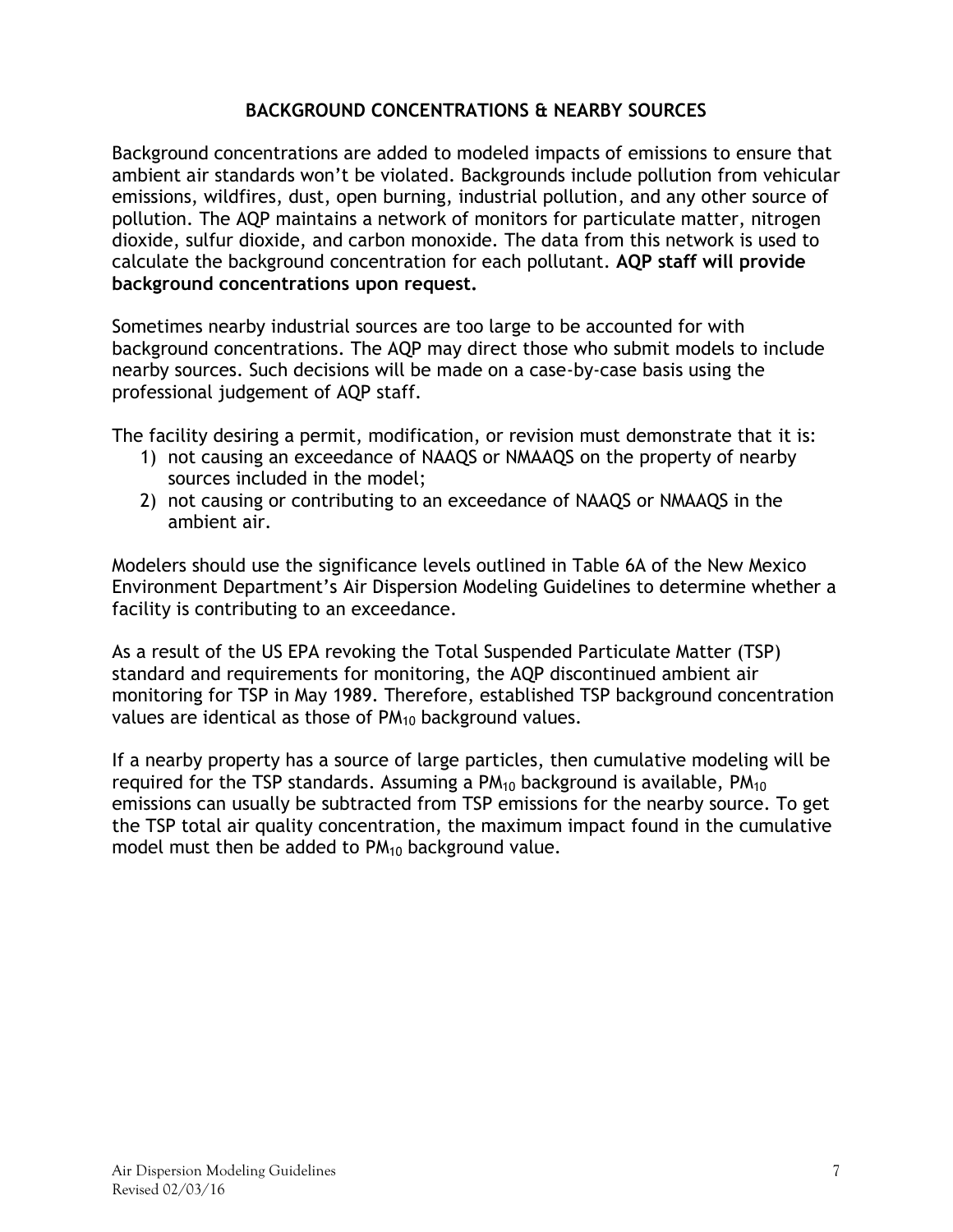#### **EMISSIONS FACTORS**

<span id="page-7-0"></span>The maximum hourly emissions being requested must also be the hourly emissions used in the model. Hourly emissions factors can be used to limit modeled emissions to permitted hours. Table 8-1 of Appendix W lists some other appropriate uses of hourly emissions factors.

It is inappropriate to use hourly emission factors to spread total daily emissions out over potential operating hours. For example, say a concrete batch plant can produce its maximum daily throughput in 8 hours, yet the plant wants the flexibility to operate during any time of day between 5 AM and 9 PM (16 hours). Because dispersion conditions change throughout the day, it is inappropriate to spread 8 hours of emissions out over 16 hours when it's unlikely that the plant will actually operate 16 hours in a day.

#### **MODELING BLOCKS OF TIME**

<span id="page-7-1"></span>Sometimes a facility needs the flexibility to operate during any 8 hours, 10 hours, 12 hours, etc. out of the day, but a model with full-bore operations for 24 hours shows an exceedance. Using blocks of time is an acceptable modeling methodology providing that the facility is limited (federally enforceable limitation) to a daily throughput that can be concentrated temporally within a model.

For example, suppose that XYZ Materials needs the flexibility to operate anytime. XYZ accepts a daily limit of 2400 tons per day in their permit. Their equipment is only rated for 300 tons per hour. So the shortest day they could reach their maximum daily throughput is an 8 hour day. Modeling 8 hour blocks of time, e.g. Midnight-8 AM, 2 AM – 10 AM, etc., will cover the worst case scenario. If XYZ decides to actually operate 10 hours or 12 hours, it's fine as long as they don't exceed their daily throughput limit.

Maximum impacts will usually occur with nighttime operations. Nearby sources, location of the sources within a property, and building downwash are some factors that can complicate modeling blocks of time. Document the different scenarios studied in the air dispersion modeling report and describe any assumptions made regarding the complicating factors mentioned above.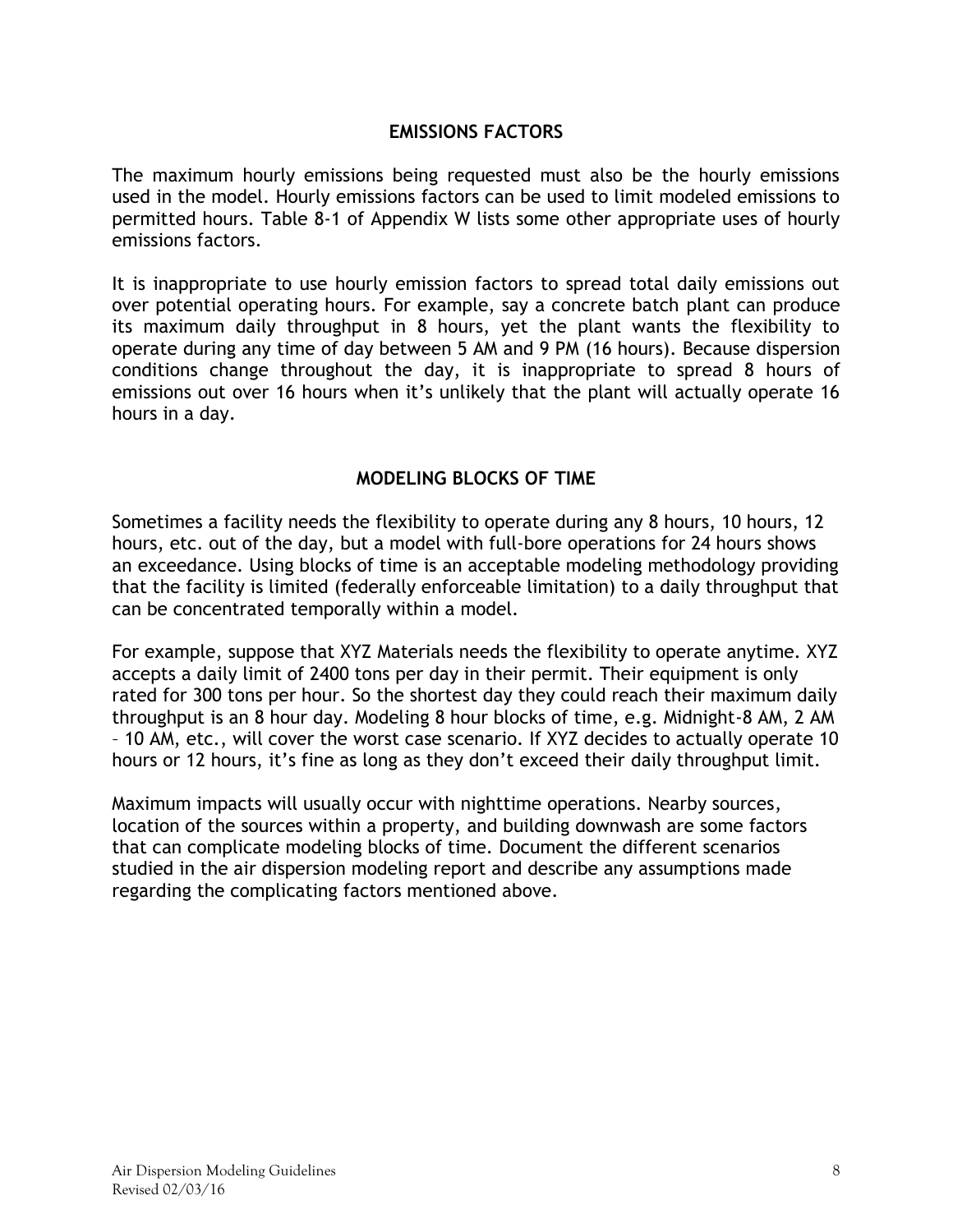# **HAUL ROADS**

<span id="page-8-0"></span>When haul roads are modeled, the methodology described in the New Mexico Air Quality Bureau's Air Dispersion Modeling Guidelines is acceptable. Other methodologies may be accepted on a case-by-case basis and must be explained in detail. Companies/consultants need to document how they develop the emission factors and emission rates used in haul road modeling. They must justify (scientific studies, AP-42, etc.) values used to develop emission factors, such as percentage of silt on haul road surfaces.

The WRAP Fugitive Dust Handbook published in November 2004 shows paving of haul roads and keeping those roads clean results in nearly 100 percent control of PM10 emissions. Paved haul roads can be conditionally excluded from modeling. The conditions shall be enforceable permit conditions and at a minimum, these conditions include:

- 1. The applicant shall use any of the control measures to **prevent** visible emissions of fugitive dust from being generated as specified by 20.11.20.23.A and B NMAC:
	- a. Cleaning up spillage and trackout as necessary to prevent pulverized particulates from being entrained into the atmosphere
	- b. Using paved or gravel entry/exit aprons with devices, such as steel grates, capable of knocking mud and bulk material off vehicle tires;
	- c. Using on-site wheel washes; or
	- d. Performing regularly scheduled vacuum street cleaning or wet sweeping with a sweeper certified by the manufacturer to be efficient at removing particulate matter having an aerodynamic diameter of less than 10 microns (i.e.  $PM_{10}$ )
	- e. Using dust suppressants applied in amounts and rates recommended by the manufacturer and maintained as recommended by the manufacturer
	- f. Using wet suppression
	- g. Using traffic controls, including decreased speed limits with appropriate enforcement; other traffic calming methods, vehicle access restrictions and controls; road closures or barricades; and off-road vehicle access controls and closures
- 2. Visible accumulation of particulate matter that is deposited on all paved haul roads shall be cleaned and/or mitigated as soon as possible. If visible fugitive emissions are observed from paved haul roads with accumulated particulate matter, all traffic activities shall be shut down until one or a combination of the above control measures is implemented and completed to prevent any visible emissions of fugitive dust from being generated.

<span id="page-8-1"></span>Not complying with the above minimum conditions shall be a violation of the applicant's permit.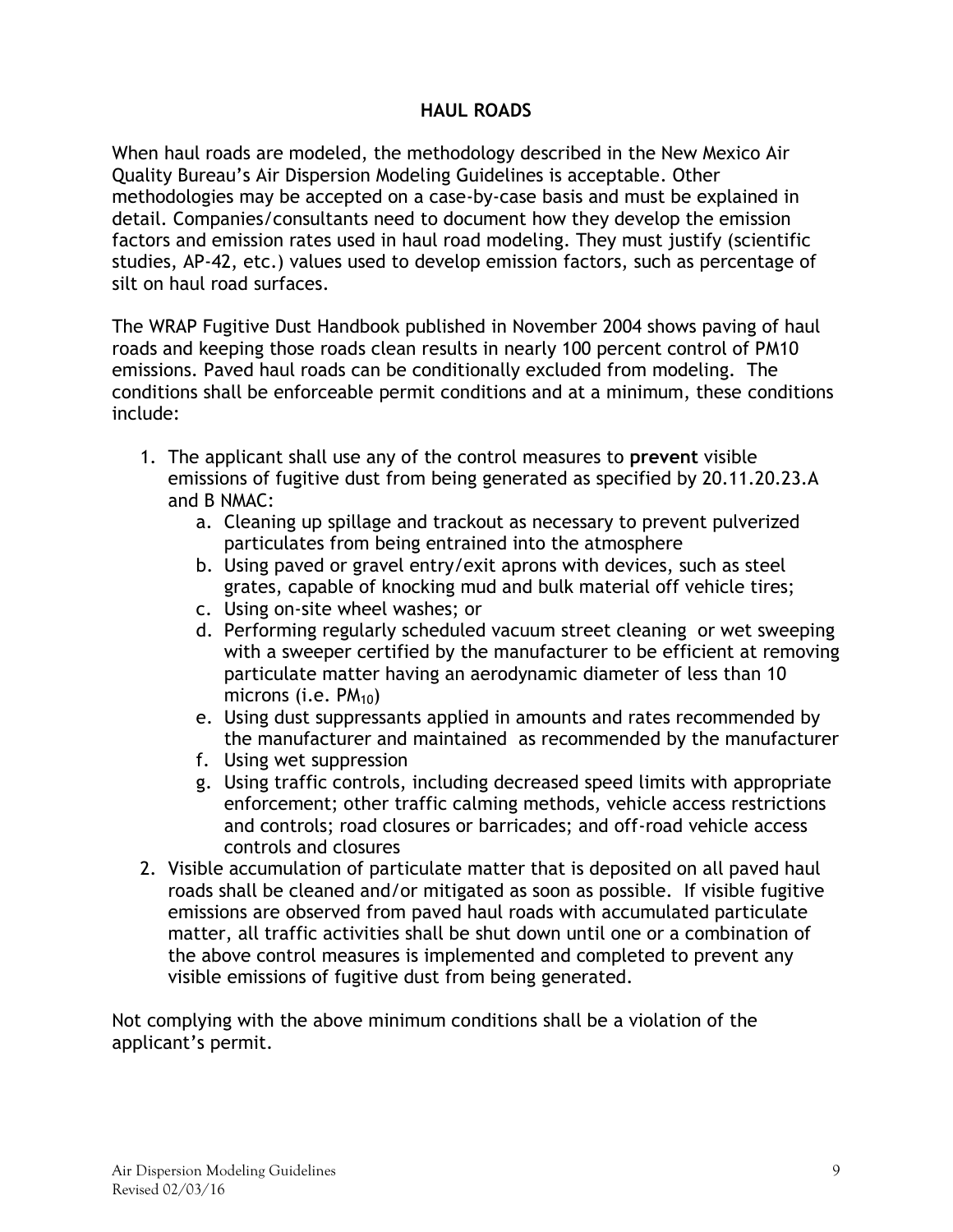# **COMPLETENESS REQUIREMENTS**

A narrative report describing the modeling performed for the facility is required to be submitted with the modeling files. This report should be written so as to provide the public and the AQP with sufficient information to determine that the proposed construction will not cause or contribute to violations of air quality standards. The report needs to contain enough information to allow a reviewer to determine that modeling was done in a defensible manner, consistent with available modeling guidance. Do not include raw modeling output in the report, only summaries and descriptions of the output.

It is suggested that reports be laid out according to the following outline. The outline may also be used as a checklist to determine if the analysis is complete. Note that this outline is a modified version of the outline provided New Mexico Air Quality Bureau's Modeling Guidelines.

- I. Applicant and consultant information
	- a. Name of facility and company.
	- b. Permit numbers currently registered for the facility.
	- c. Contact name, phone number, and e-mail address for the AQP to call in case of modeling questions.
- II. Facility and operations description
	- a. A narrative summary of the purpose of the proposed construction, modification, or revision.
	- b. Brief physical description of the location.
	- c. Duration of time that the facility will be located at this location.
	- d. A map showing UTM coordinates and the location of the proposed facility, onsite buildings, emission points, fence line, and property boundary.
- III. Modeling requirements description
	- a. List of pollutants at this facility requiring NAAQS and/or NMAAQS modeling.
	- b. If PSD, NSPS and NESHAP are applicable, then state any additional modeling requirements that result.
- IV. Modeling inputs
	- a. General modeling approach
		- i. The models used and the justification for using each model (AERMOD requires no justification).
		- ii. Model options used and why they were considered appropriate to the application.
		- iii. Reduction of  $NO<sub>X</sub>$  to  $NO<sub>2</sub>$ .
		- iv. Background concentrations.
	- b. Meteorological and ozone data
		- i. A discussion of the meteorological and ozone data, including identification of the source of the data.
		- ii. The data itself and a discussion of the procedures used to quality-assure the data (if the AQP did not provide the data).
	- c. Receptor and terrain discussion
		- i. Description of the spacing of the receptor grids including the fenceline.
		- ii. Flat and complex terrain discussion, including source of elevation data.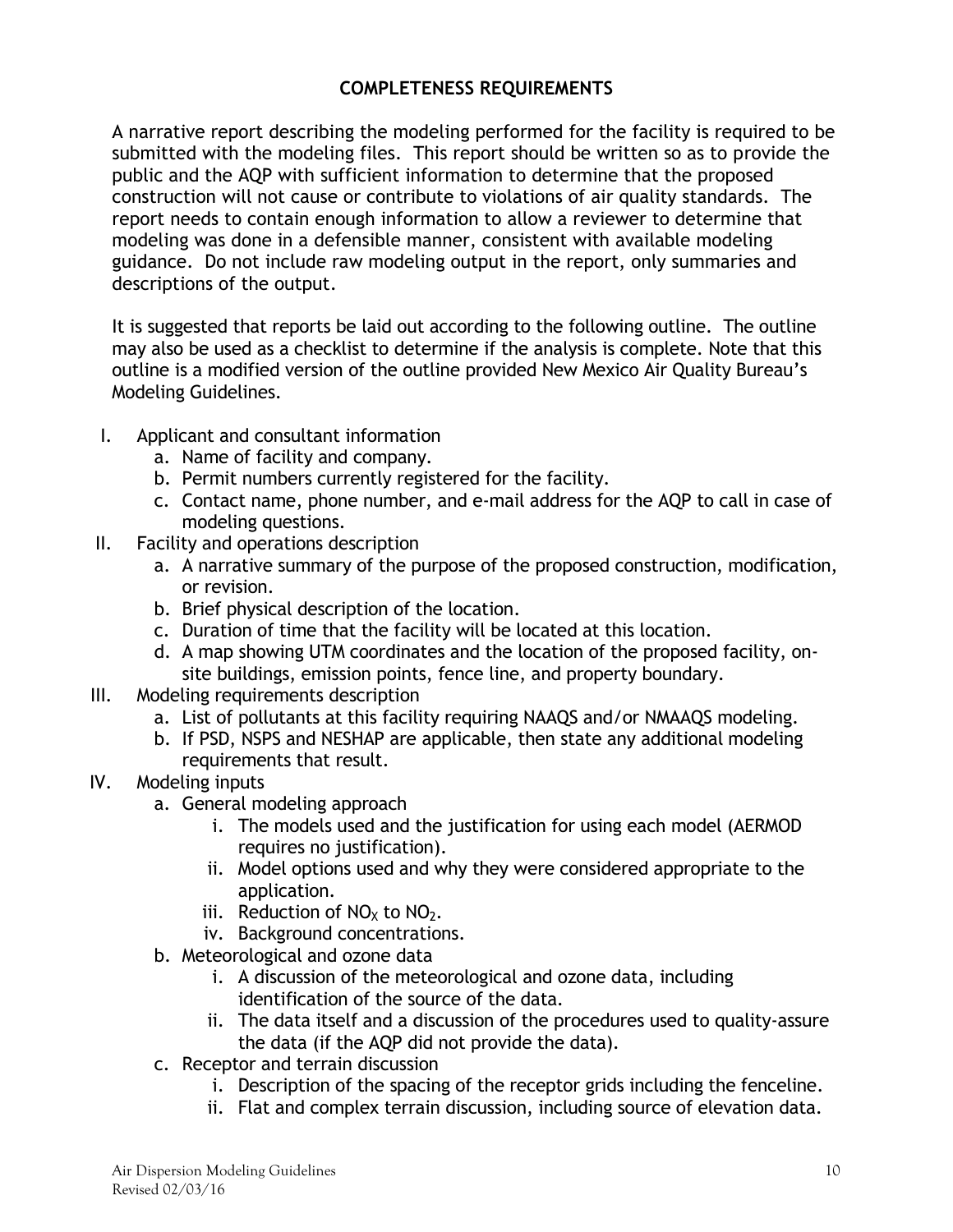- iii. How the size of the receptor field was reduced, e.g. significance levels, radius of impact, examining impacts without plume depletion, etc.
- d. Emission sources
	- i. Description of sources at the facility, including:
		- 1. A summary of actual and modeled dimensions of all volume sources, whether the sources are elevated or surface based, and whether they are attached to a building or not.
		- 2. Describe treatment of operating hours
		- 3. Particle size characteristics, if plume depletion is used
		- 4. If the modeled stack parameters are different from those in the application, an explanation must be provided as to what special cases are being analyzed and why.
		- 5. Flare calculations used to determine effective stack parameters.
		- 6. A cross-reference from the model input source numbers/names to the sources listed in the permit application for the proposed facility.
- e. Building downwash
	- i. Dimensions of buildings
- V. Modeling files description
	- a. A list of all the file names in the accompanying CD and description of these files.
	- b. Description of the scenarios represented by each file.
- VI. Modeling results
	- a. A summary of the modeling results including the maximum concentrations, location where the maximum concentration occurs, and comparison of the cumulative (modeled + background) concentration to the ambient standards.
	- b. A table showing cumulative concentrations versus ambient air quality standards.
- VII. Summary/conclusions
	- a. A statement that modeling requirements have been satisfied and that the permit can be issued.

**Bind Your Report!** Division modeling staff will not be responsible for loss of parts of your analysis and subsequent incomplete rulings. Three-ring binders or plastic side bindings are preferred.

Submit your report:

- I. An electronic copy of the modeling report.
- II. Input files for all model runs. Include .INP files in case the AQP doesn't have the same software that you're using.
- III. Building downwash input and output files.
- IV. Met data and a windrose, if data not supplied by AQP.
- V. A paper copy of the modeling report.
- <span id="page-10-0"></span>VI. A map showing all sources along with UTM coordinates in meters.